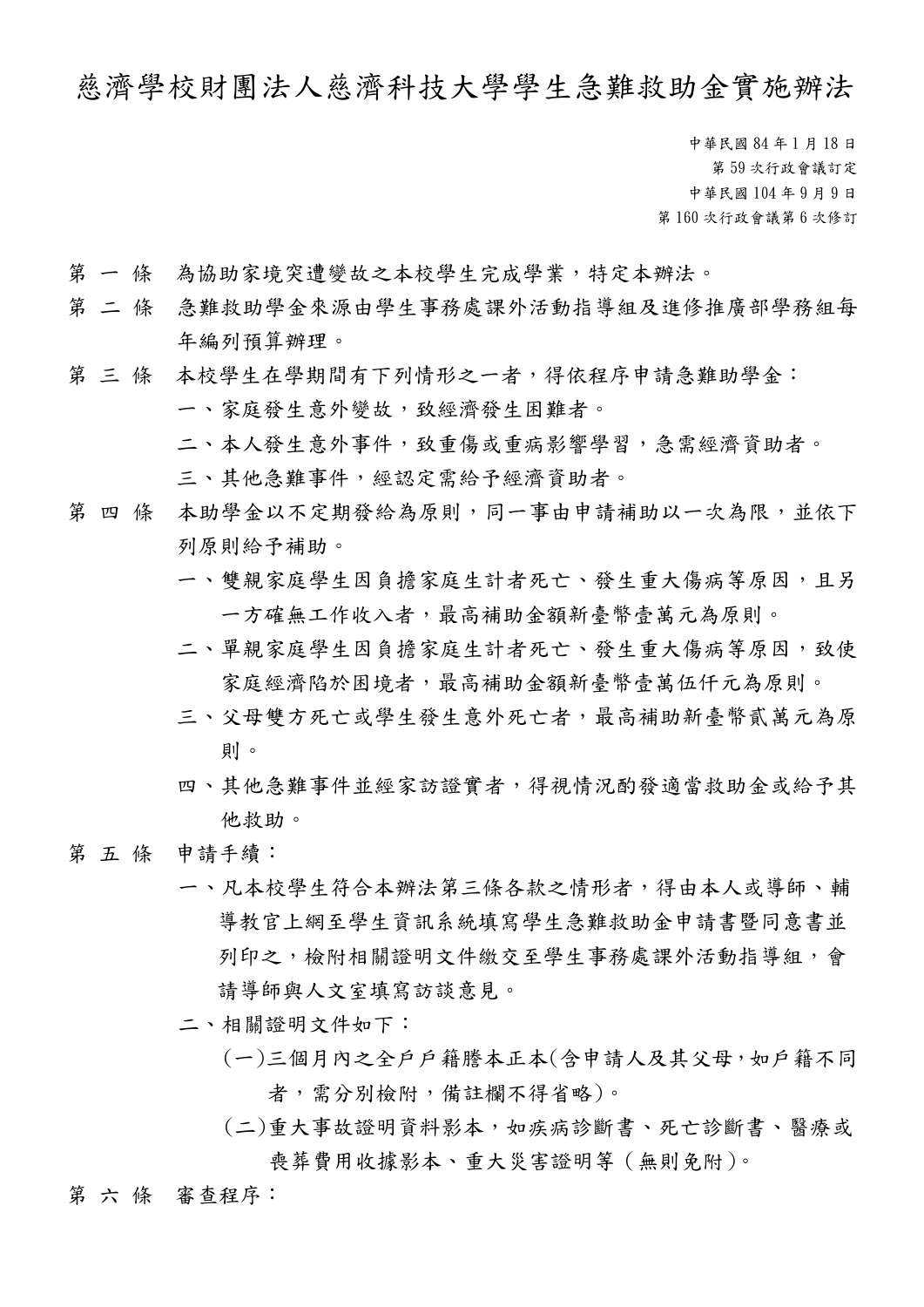一、學期初:

(一)初審:由學生事務處課外活動指導組加註初審意見,提請複審。 (二)複審:經本校學生獎助學金審查委員會審定後發給之。

二、學期中:

申請之案件由人文室及該班導師加註初審意見,複審由學生事務處 課外活動指導組審定,奉陳校長核定後發給之。

第七條 本辦法經行政會議通過,陳請校長核定後公告施行,修訂時亦同。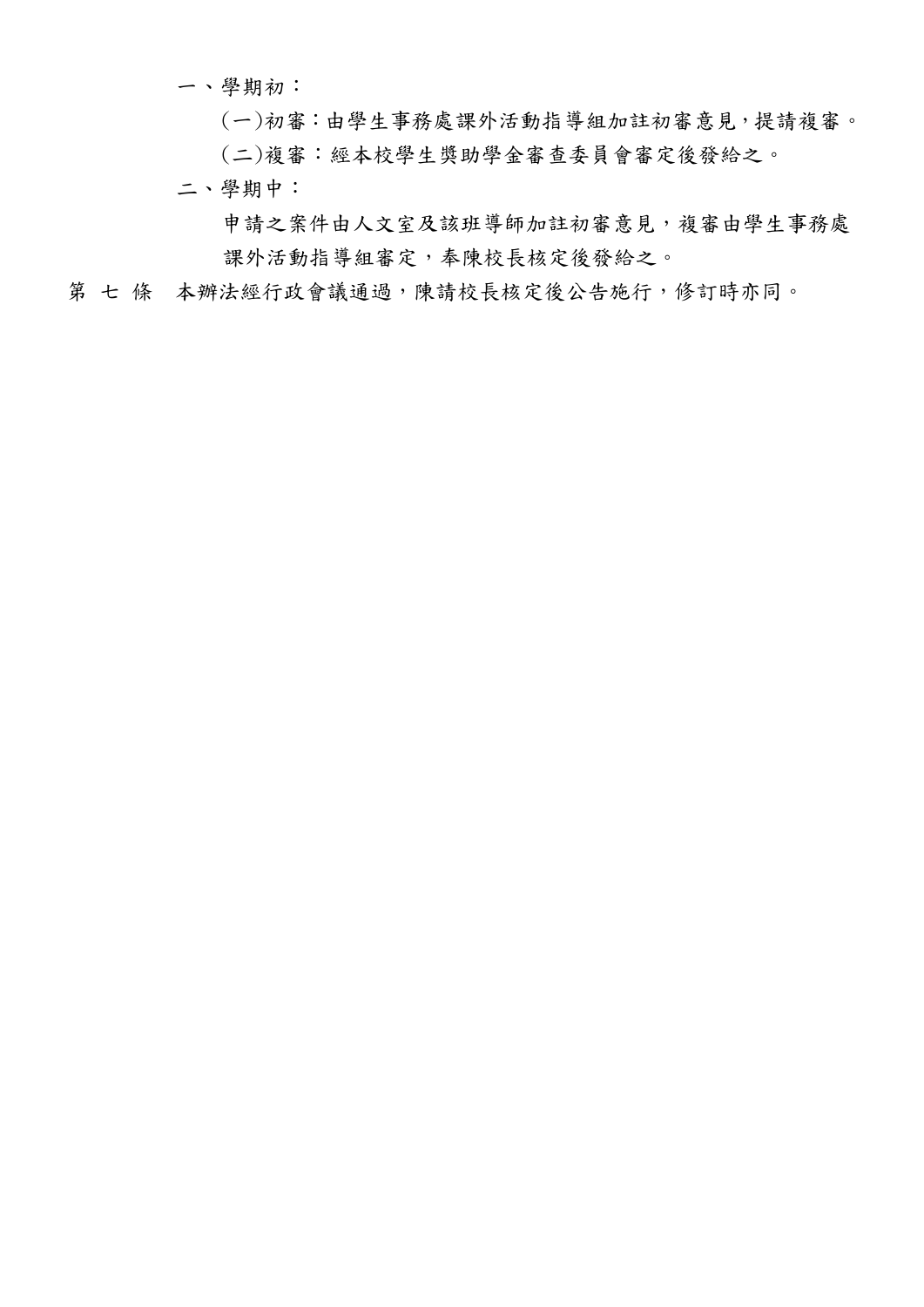## Implementation Regulations for the Student Emergency Allowance, Tzu Chi University of Science and Technology

Established in the 59th Administration Meeting, January 18, 1995 6th Amendment in the 160th Administration Meeting, September 9, 2015

- Article 1 The present regulations are established to assist students of the University who encounter family emergencies in completing their course of study.
- Article 2 The Student Emergency Allowance is budgeted annually by the Student Activity Guidance Division of the Office of Student Affairs and the Student Affairs Section of the Continuing Education Division.
- Article 3 Students encountering any of the following situation during schooling may apply for the Student Emergency Allowance:
	- 1. Family members encountering accidents, resulting in financial difficulties.
	- 2. Student encountering an accident that results in severe injury or illness, which affects his/her learning and requires financial aid.
	- 3. Student reviewed as requiring financial aid following other emergencies.
- Article 4 The present allowance is disbursed on an irregular basis, and is granted to students once for each event in accordance with the following principles:
	- 1. Students of two-parent families supporting his/her family's livelihood due to encountering death; on principle, a maximum of NT\$10,000 is provided as financial aid if the parents are confirmed to be unemployed.
	- 2. Students of single-parent families encountering death, severe injury, or illness that created financial difficulties for the family; on principle, a maximum of NT\$5,000 is provided as financial aid.
	- 3. Students with deceased parents or encountering accidents resulting in death; on principle, a maximum of NT\$10,000 is provided as financial aid.
	- 4. Other emergency events confirmed through home visits may be eligible for financial aid or other forms of assistance as per individual situations.
- Article 5 Application procedures:
	- 1. Students satisfying the criteria listed in Article 3 of the present regulations may apply for the present allowance online themselves or through the academic advisor and counselling military instructor by filling out the